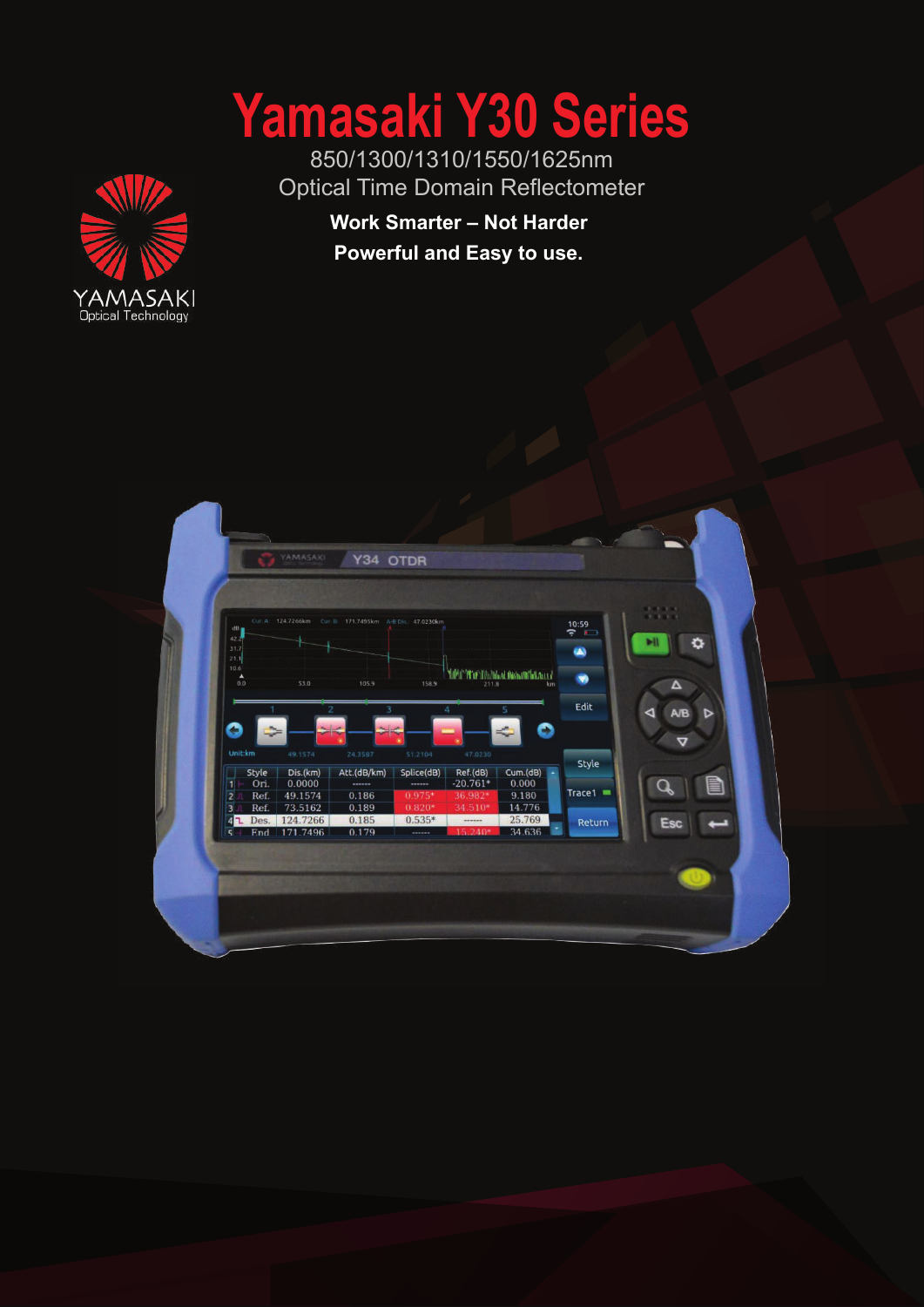## Flexibility & Scaleability

The Yamasaki Y30 Series OTDR utilises varying wavelengths depending on which model you select. The Yamasaki Y32, Y33, Y33h and the Y34 all work at different wavelengths; 850/1300/1310/1550/1625nm. It also includes mulitple connection points for; LC, FC, SC and ST connectors.



#### Easy to Use

The Yamasaki 30 Series OTDR can utilise the colour touch screen, keypad or both, all available within the functionality of the OTDR.

The Yamasaki Series OTDR comes with a larger screen for clearer results and can simply enable the automatic mode and you are up and testing.

If you wish to have more control over the individual parameters then the Yamasaki Y30 Series OTDR allows the user to operate in manual mode as well.

You decide the level of sophistication required.

# Protection

-Shock Resistant -Water Resistant -Drop Resistant -Dust Resistant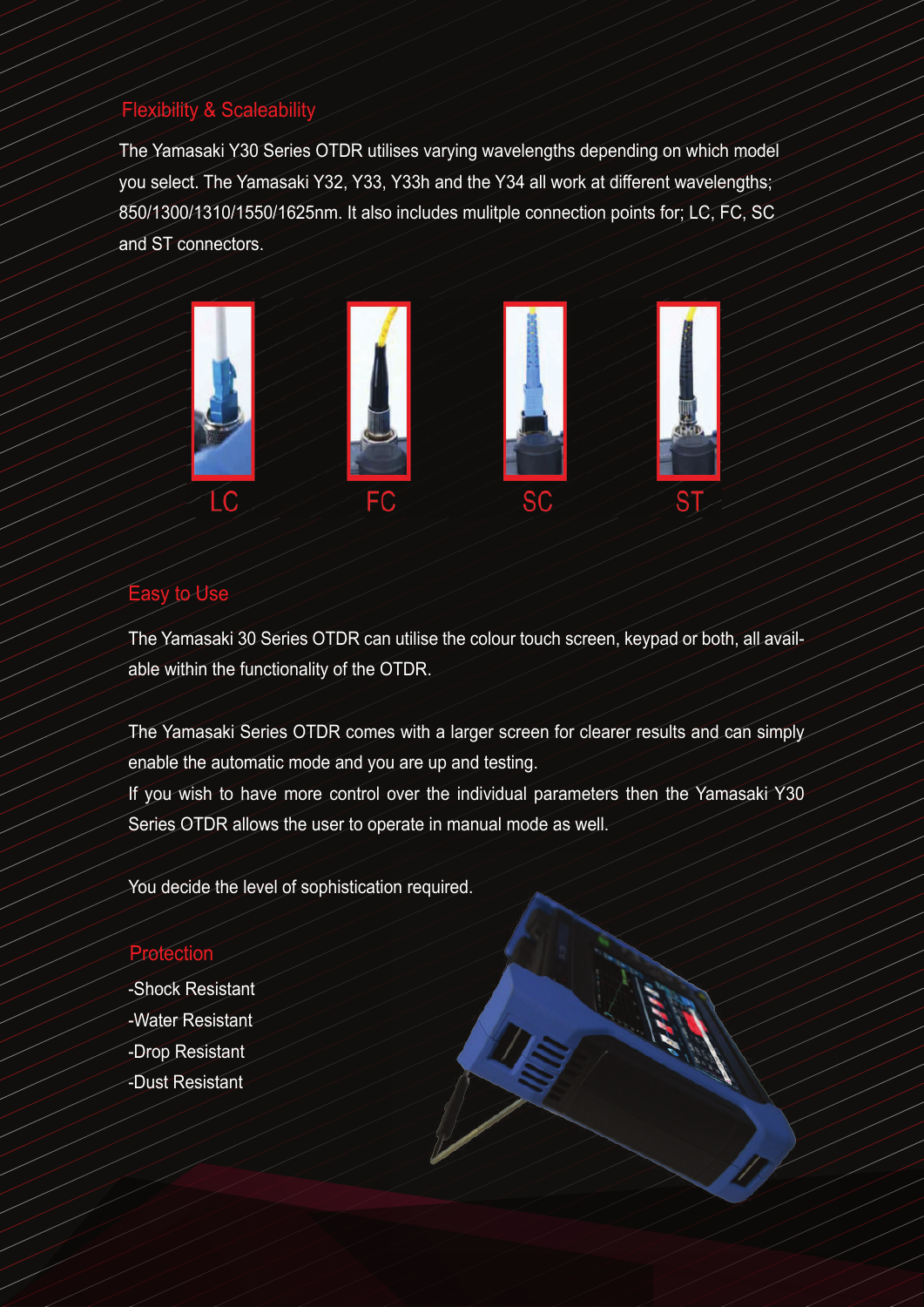

#### Shorter Deadzone & Attenuation Zone

The Yamasaki Y30 Series OTDR has a shorter dead zone of 0.5m and attenuation zone of 3m.

This allows for easier fault identification as they become visable within the link.

### Shorter Deadzone & Attenuation Zone

Using the supplied USB or SD Card, the traces can be easily trasferred to your PC and analysed using the supplied software.

#### Pass/Fail Results

Using the new Pass/Fail option, users can easily identify, locate and characterise connectors, splices, splitters, macrobends and fibre ends.



#### VFL Function

Operating Wavelength: 650nm±20nm;<br>Working Output Power; 2mW (typical); Working Output Power; 2mW (typical);<br>Operating Mode; CW, 1Hz and 2Hz Operating Mode;